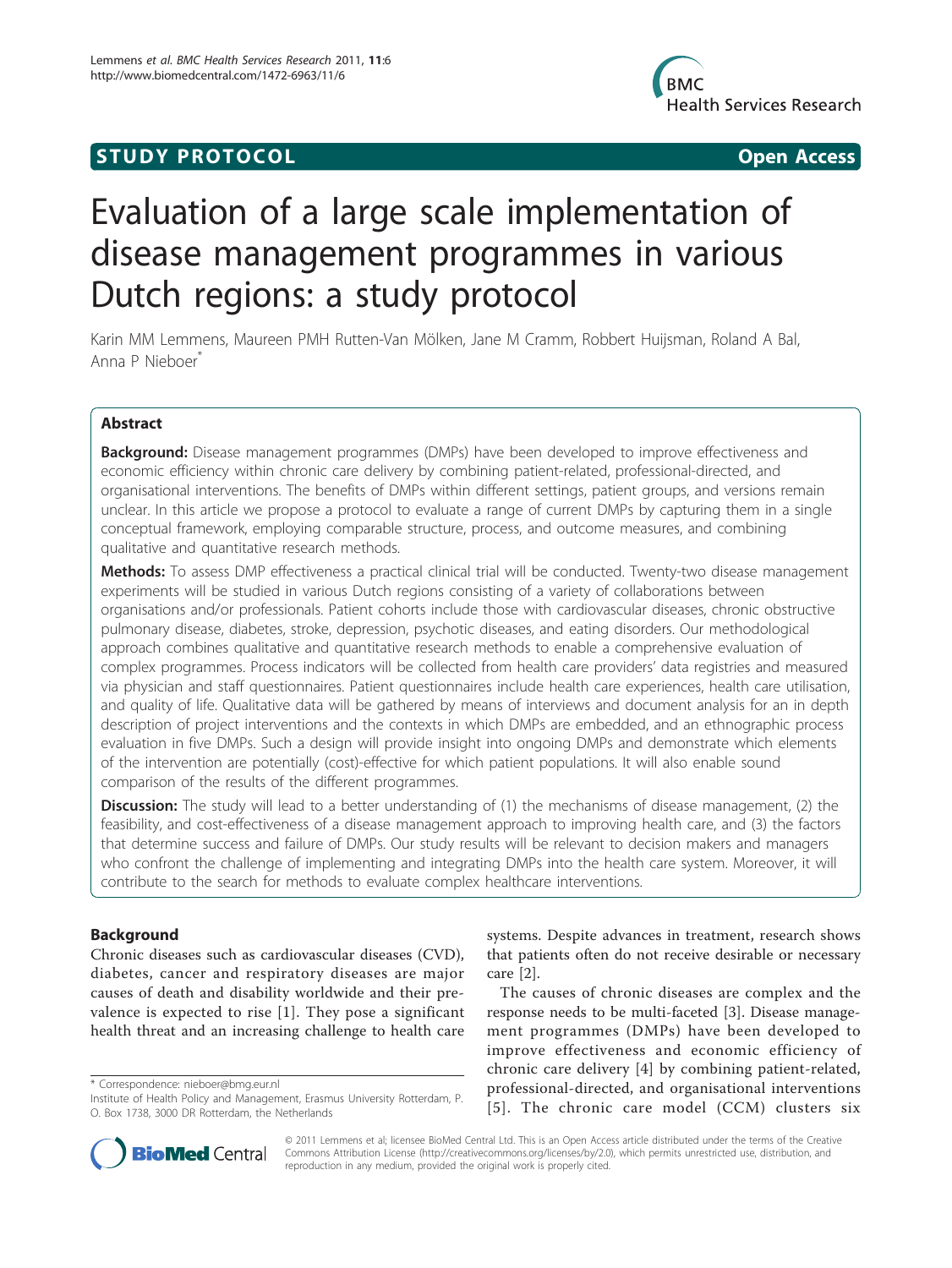interrelated components of health care systems to transform chronic disease care from acute and reactive to proactive, planned, and population-based [\[6](#page-8-0)]. The effectiveness of multifaceted DMPs is the focus of our study.

Introducing complex, multi-component interventions is essentially a process of change [[7\]](#page-8-0), but description and explanation of the effects of ongoing DMPs are thus far inadequate. Improvement in terms of care and costs has been documented [[8,9](#page-8-0)], but results vary widely across health care settings, diseases, and target groups. Heterogeneity exists in descriptions of interventions and methodological features such as length of follow-up, outcome measures, and study design [\[10\]](#page-8-0). Indeed, the assertion that results are inconsistent is a typical conclusion from an experimental design in the area of disease management. The effectiveness of these programmes is sensitive to an array of influences: leadership, changing environments, details of implementation, organisational history, financial incentives, and more [[11](#page-8-0),[12\]](#page-8-0). Although traditional (quasi-)experimental methods are important for learning whether improvement interventions change behaviour, they are ineffective in addressing the crucial pragmatic (or "realist") questions about improvement that stem from its complex social nature: what is it about the mechanism of a particular intervention that works, for whom, and under what circumstances [[13](#page-8-0)]? Such questions call for embracing a wider range of scientific methodologies. To be valuable for decision making on local and national levels, evaluation should obtain information on both mechanisms (i.e., how specific social programmes actually produce social changes) and contexts (i.e., local conditions influencing the outcomes) [[5\]](#page-8-0). In response, Glasgow et al. [[14\]](#page-8-0) have called for the evaluation of DMPs through practical clinical trials conducted in multiple representative settings, the inclusion of diverse patient groups, the comparison of alternative versions of programmes, and employing multiple measures of relevance to patients, clinicians, and policymakers. Such practical trials should be accompanied by thorough and in depth qualitative analysis of organisational and professional processes in order to explain outcomes.

In the light of the above considerations, the aim of this study is to evaluate an ongoing national network of DMPs by capturing them in a single conceptual framework [\[5\]](#page-8-0) and using similar structure, process, and outcome measures. The strategy will enable sound comparison of the different programmes. Differences between DMPs, in terms of (combinations of) interventions, organisational factors, context, and degree of implementation are assessed to estimate their independent contribution to programme results. Disease-specific characteristics will be assessed to analyse if they affect DMPs' effectiveness. The study will lead to a better understanding of the mechanisms of disease management

(components) and add to the knowledge about the feasibility and cost-effectiveness of a disease-management approach to improve health care. The study will also lead toward identifying factors that determine DMPs' successes or failures. On a meta-level, the study will also improve our understanding of how to evaluate complex interventions like DMPs.

# Methods

## Setting

The study is in the context of a national programme on "disease management of chronic diseases" carried out by ZonMw (Netherlands Organisation for Health Research and Development) and commissioned by the Dutch Ministry of Health. It will focus on the evaluation of the implementation of 22 DMPs to enhance knowledge on disease-management experiments in chronic care, and stimulate implementation of knowledge and insights of successful programmes. The DMPs (see Additional file [1\)](#page-7-0) were selected by ZonMw based on quality and relevancy criteria retrieved from their project proposals, were implemented in various Dutch regions, and comprise a variety of collaborations between organisations and/or professionals (collaborations between general practices and hospitals, primary care practices (including physiotherapists and dieticians), or primary and community settings). The implementation is financially supported by ZonMw and DMPs will receive compensation for participating in the research.

#### Patient groups

DMPs target different patient populations, including CVD (9 DMPs), chronic obstructive pulmonary disease (COPD) (5), diabetes (3), heart failure (1), stroke (1), depression (1), psychotic diseases (1) and eating disorders (1). To evaluate the effectiveness of DMPs in reallife settings, we will enrol a broad and representative sample of patients from each DMP. All patients in the DMP will be eligible to participate in the evaluation and no additional inclusion criteria beyond that of the DMPs will be applied [\[15\]](#page-8-0). Written informed consent will be obtained from all participants.

#### Ethical approval

The study protocol was approved by the ethics committee of the Erasmus University Medical Centre of Rotterdam (September 2009). All personal identifiers will be removed or disguised so the person(s) described are not identifiable and cannot be identified through the details of the story. All eligible patients will receive a brochure with research information and an invitation to participate. The informed consent form makes clear that any patient can terminate participation in the study at any time without consequence to quality of usual care.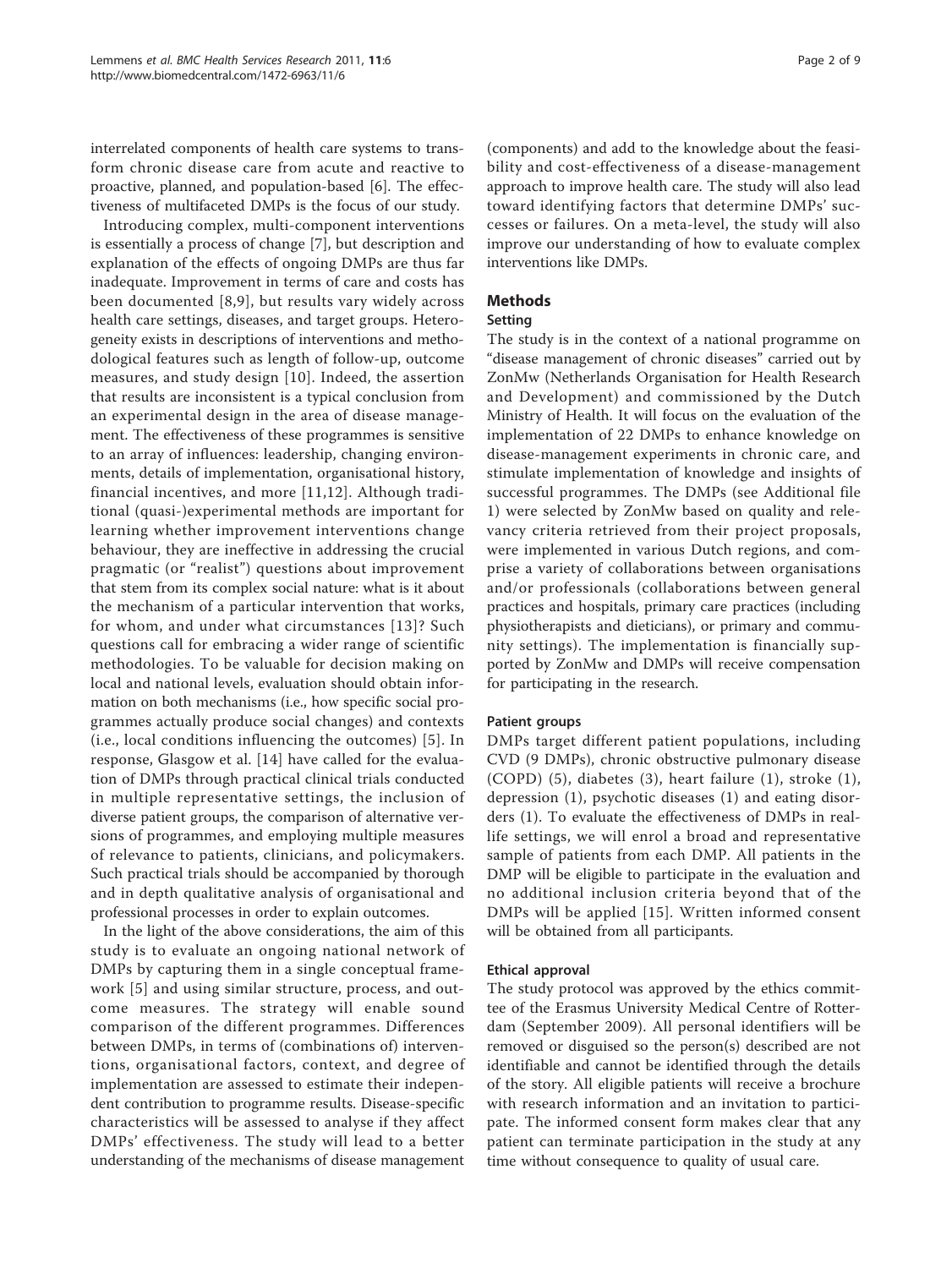#### <span id="page-2-0"></span>Disease management programmes

Each DMP consists of a combination of patient-related, professional, and organisational interventions (see figure 1). The exact programme components for each region may vary. The core of a DMP is described below; for detailed programme information, see the Additional file [1.](#page-7-0)

### Patient-related interventions

Self-care is critical to optimal management of chronic diseases. Patients empowered and effective in self-management are better prepared to positively influence disease control and health outcomes [[16](#page-8-0)]. Hence, all 22 DMPs include such interventions. Examples of self-management within the DMPs are patient education on lifestyle, motivational interviewing, regulatory skills, and proactive coping.

### Professional-directed interventions

Care standards, guidelines, and protocols are essential parts of DMPs. They must be integrated through timely reminders, feedback, and other methods that increase their visibility at the time that clinical decisions are made [[17\]](#page-8-0). All DMPs are built on (multidisciplinary) guidelines. Those directed at CVD will also implement the CCM; a care standard for diabetes is available. The implementation strategies for professional interventions may, however, vary. All DMPs provide training for their professionals. Implementation of the guideline in 19 DMPs was supported by ICT tools such as integrated information systems.

# Organisational interventions

Effective DMPs require organisational changes. This often includes organising new collaborations of care providers, allocating tasks differently, transferring information and scheduling appointments more effectively, case management, using new types of health professionals [\[5](#page-8-0),[18\]](#page-8-0), redefining professionals' roles and redistributing their tasks, planned interaction between professionals, and regular follow-up meetings by the care team. Many forms of organisational changes will be applied in the 22 regions.

## Research methods

The study is a practical clinical trial because it addresses questions about the risks, benefits, and costs of DMPs as they would occur in routine clinical practice [\[15\]](#page-8-0). Moreover, it combines qualitative and quantitative research methods [\[19\]](#page-8-0). The application of a previously developed evaluation model will allow us to determine the relationships between interventions and outcomes [[5](#page-8-0)]. Such a design will yield empirical evidence on the effects of the DMPs as well as reveal effective aspects of the programme and care process changes. Furthermore, it will give insight in working DMPs and demonstrate which elements of the intervention are potentially (cost-) effective. Hence, it will be possible to uncover opportunities and threats to the implementation of DMPs.

The main comparison will be between DMPs, but most have a pre-post test design within them. Seven DMPs have a control group of patients for whom the intervention will be postponed by a period of 1 year (late starters). General practices (clusters) will be assigned to an early starter (intervention) group or late starter (control) group (see figure [2\)](#page-3-0). Two DMPs concerned with eating disorders and stroke will assign patients at random to the comprehensive DMP or usual care.

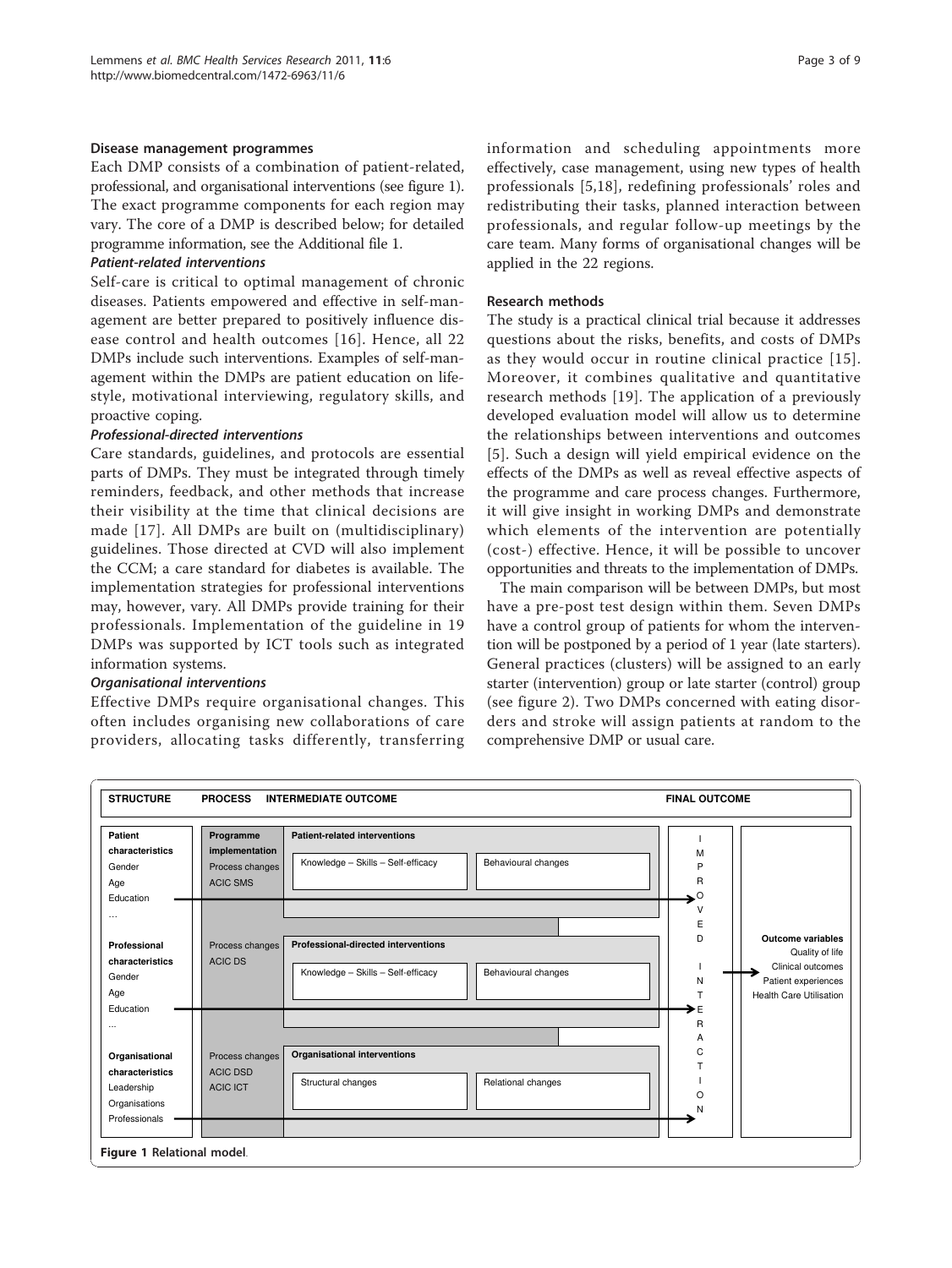<span id="page-3-0"></span>

### Process evaluation

The effectiveness of a DMP is highly dependent on successful implementation, the understanding of which requires insight into the "black box," or sequence of events through which subjects are affected by the interventions [[5\]](#page-8-0). Glasgow et al. [[20\]](#page-8-0) proposed measurement of contextual factors, intervention implementation, and behavioural change at both patient and staff levels (see figure [1\)](#page-2-0). The research question is: "What interventions are performed within the context of the 'disease management in chronic diseases' programme?"

Process evaluation requires measurement instruments that are sensitive to specific interventions and connected to expected changes in outcome data. We will use multidisciplinary guidelines, care standards, and project protocols to define process indicators and monitor programme implementation (see table [1](#page-4-0)). Data will be collected from health care providers' data registries. For example, we would compare whether actual follow-up appointments equalled those recommended by the guidelines.

Process implementation and contextual information will also be measured by physician and staff questionnaires. The extent to which the care delivered in each project is consistent with the CCM will be measured with the Assessment of Chronic Illness Care questionnaire (ACIC) [[21](#page-8-0)]. In projects targeting different diseases, the instrument will enable comparisons. The questionnaires will also indicate how closely organisational structures and processes reflect the components of disease management [\[12](#page-8-0)], coordination mechanisms between organisations and professionals, measures of leadership and participation, and so on.

Qualitative data will be gathered via interviews with all 22 project leaders and via document analysis for in depth descriptions of project interventions and the contexts in which DMPs are embedded. An ethnographic design [[22](#page-8-0)] will be used in five DMPs, since ethnographic process evaluations of the implementation of interventions and their adaptation in practice are necessary to assess the validity and reliability of any intervention effects [\[23](#page-8-0)]. Baseline descriptions of the DMPs were used to select five cases (see Additional file [1\)](#page-7-0) which reflect variety in regions, patient groups, and interventions. The essence of thick descriptions is to provide a layered and in depth understanding in order to draw conclusions and uncover the intentions of the actual interventions. First, we will seek thick descriptions to (1) understand how disease management is enacted in practice [[24](#page-8-0)], (2) gain better understanding of cooperation between project partners, and (3) reveal possible effects of contextual factors such as finance and culture. The qualitative analysis will also focus on how measurements configure the relations between organisations, professionals, and professionals/patients because research has shown the importance of measurements in quality improvement [\[25](#page-8-0)]. Second, within each of the five projects, ten to fifteen interviews, depending on size and scope of the project, will be held with project managers, participating health professionals, and patients. We will also analyse documents to study regional histories of integrated care. Third, we will observe project meetings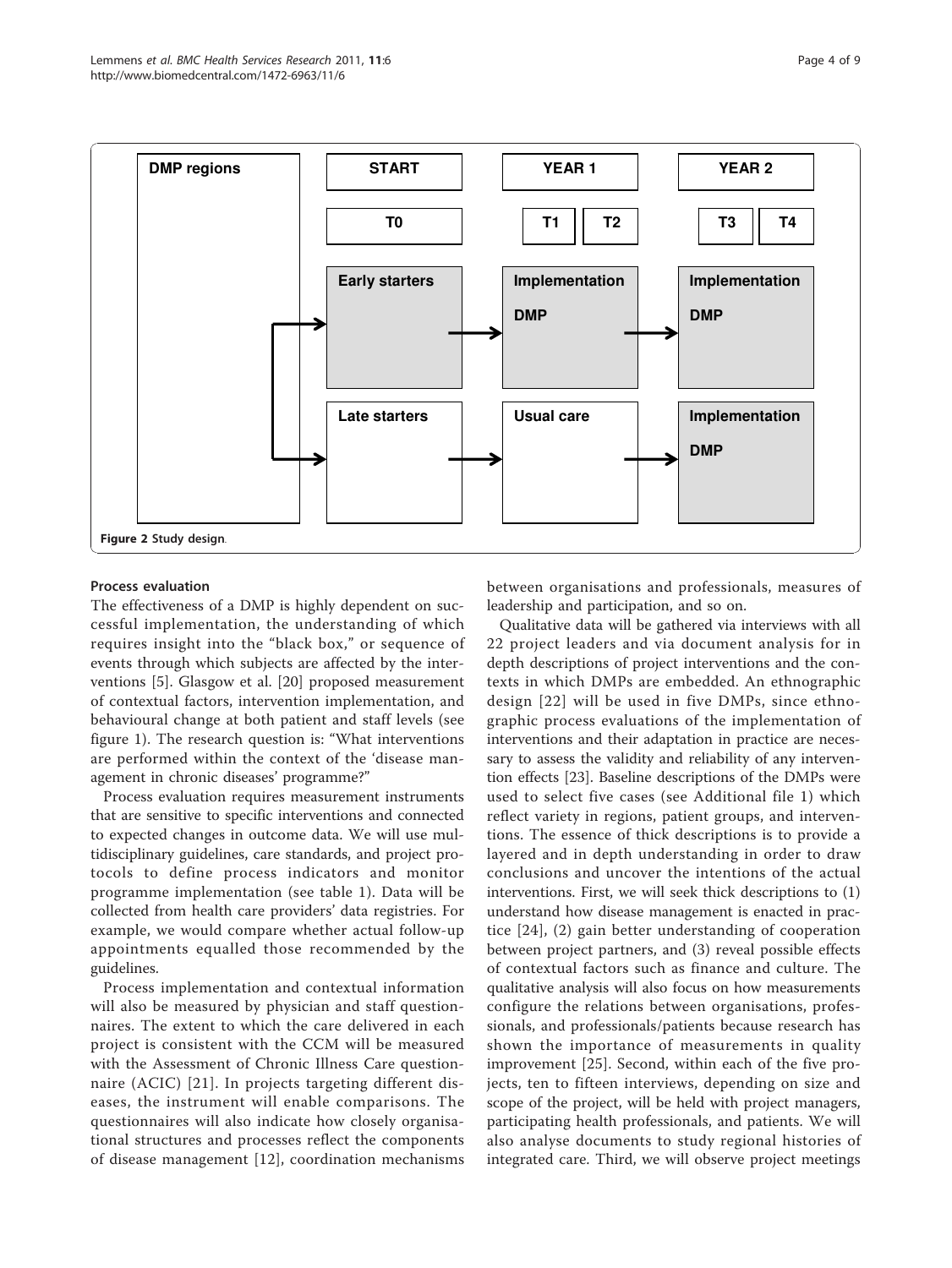<span id="page-4-0"></span>

| <b>Outcomes variables</b>                         | Instruments                                | Items/value            |  |  |
|---------------------------------------------------|--------------------------------------------|------------------------|--|--|
| Quality of life                                   |                                            |                        |  |  |
| $SF-36$                                           | Validated questionnaire                    | 36 items               |  |  |
| EQ-5D                                             | Validated questionnaire                    | 5 items                |  |  |
| VAS                                               | Validated questionnaire                    | 1 item                 |  |  |
| <b>HADS</b>                                       | Validated questionnaire                    | 14 items               |  |  |
| <b>Patient experiences</b>                        |                                            |                        |  |  |
| PACIC                                             | Validated questionnaire                    | 20 items               |  |  |
| <b>Health care utilisation</b>                    |                                            |                        |  |  |
| Health care utilisation                           | Ouestionnaire                              | 18 items               |  |  |
| Medication utilisation                            | Ouestionnaire                              | 5 items                |  |  |
| Health and Labour (SF-HLQ)                        | Validated questionnaire                    | 7 items                |  |  |
| <b>Clinical outcomes</b>                          |                                            |                        |  |  |
| HbA1c (diabetes)                                  | Medical registries                         | $\frac{0}{0}$          |  |  |
| Glucose (diabetes/CVD)                            | Medical registries                         | mmol/l                 |  |  |
| Blood pressure (diabetes/CVD/heart failure)       | Medical registries                         | mmHq                   |  |  |
| Lipids (diabetes/CVD)                             | Medical registries                         |                        |  |  |
| LDL.                                              |                                            | mmol/l                 |  |  |
| Total cholesterol                                 |                                            | mmol/l                 |  |  |
| $FEV1$ (COPD)                                     | Medical registries                         | %                      |  |  |
| FEV <sub>1</sub> /FVC (COPD)                      | Medical registries                         |                        |  |  |
| Exacerbations (COPD)                              | Medical registries                         |                        |  |  |
| BDI (depression)                                  | Medical registries                         |                        |  |  |
| Intermediate variables                            |                                            |                        |  |  |
| Smoking/Smoking behaviour                         | Medical registries/Validated questionnaire | smoking status 4 items |  |  |
| Physical Activity/SQUASH                          | Medical registries/Validated questionnaire | 5 items                |  |  |
| Diet                                              | Medical registries                         |                        |  |  |
| SMA-S                                             | Validated questionnaire                    | 15 items               |  |  |
| Process variables                                 |                                            |                        |  |  |
| <b>ACIC</b>                                       | Validated questionnaire                    | 34 items               |  |  |
| PSAT                                              | Validated questionnaire                    | 84 items               |  |  |
| Relational Coordination Survey                    | Validated questionnaire                    | 8 items                |  |  |
| Motivation of professionals                       | Validated questionnaire                    | 32 items               |  |  |
| Process measures (e.g. % patients with care plan) | Medical registries                         | %                      |  |  |

Notes: SF-36 = Short Form 36; EQ-5D = EuroQol; VAS = Visual Analogue Scale; HADS = Hospital Anxiety and Depression Scale; PACIC = Patient Assessment of Chronic Illness Care; CVD = cardiovascular disease; COPD = chronic obstructive pulmonary disease; SMA-S = Self Management Ability Scale; ACIC = Assessment of Chronic Illness Care; PSAT = Partnership Self-Assessment Tool; SF-HLQ = Short Form-Health and Labour Questionnaire; SQUASH = Short Questionnaire to Assess Health-Enhancing Physical Activity.

to analyse interactions between project partners. Qualitative data collection of the five cases will be repeated several times to analyse project dynamics and changes over time; after a baseline description at the onset of the projects, project managers will be interviewed every six months. A more elaborate round of ethnographic analysis will be done after implementation of the DMPs.

#### Health outcomes

The aim of the evaluation will be to determine whether the DMP has achieved the intended effects on processes and outcome indicators in the intermediate (e.g., lifestyle and behaviour) and final (clinical parameters, quality of life (QoL), health care utilisation, and patient experiences)

stages. The research question is, "What are the effects of DMP on outcomes at the patient, professional, and organisational levels?"

Tunis et al. [[15\]](#page-8-0) have called for increased reporting on outcomes relevant to decision makers, including QoL, symptom severity, satisfaction, and cost. Table 1 gives a detailed overview of the outcome measures and instruments. A core set of outcomes will be measured using a self-administered questionnaire including QoL, health care utilisation, and patient experiences. We will also measure disease-specific clinical outcomes (table 1) by inspecting data from health care providers' data registries, preferably electronic ones (e.g., EPD or GP information systems (HIS)). We will collaborate closely with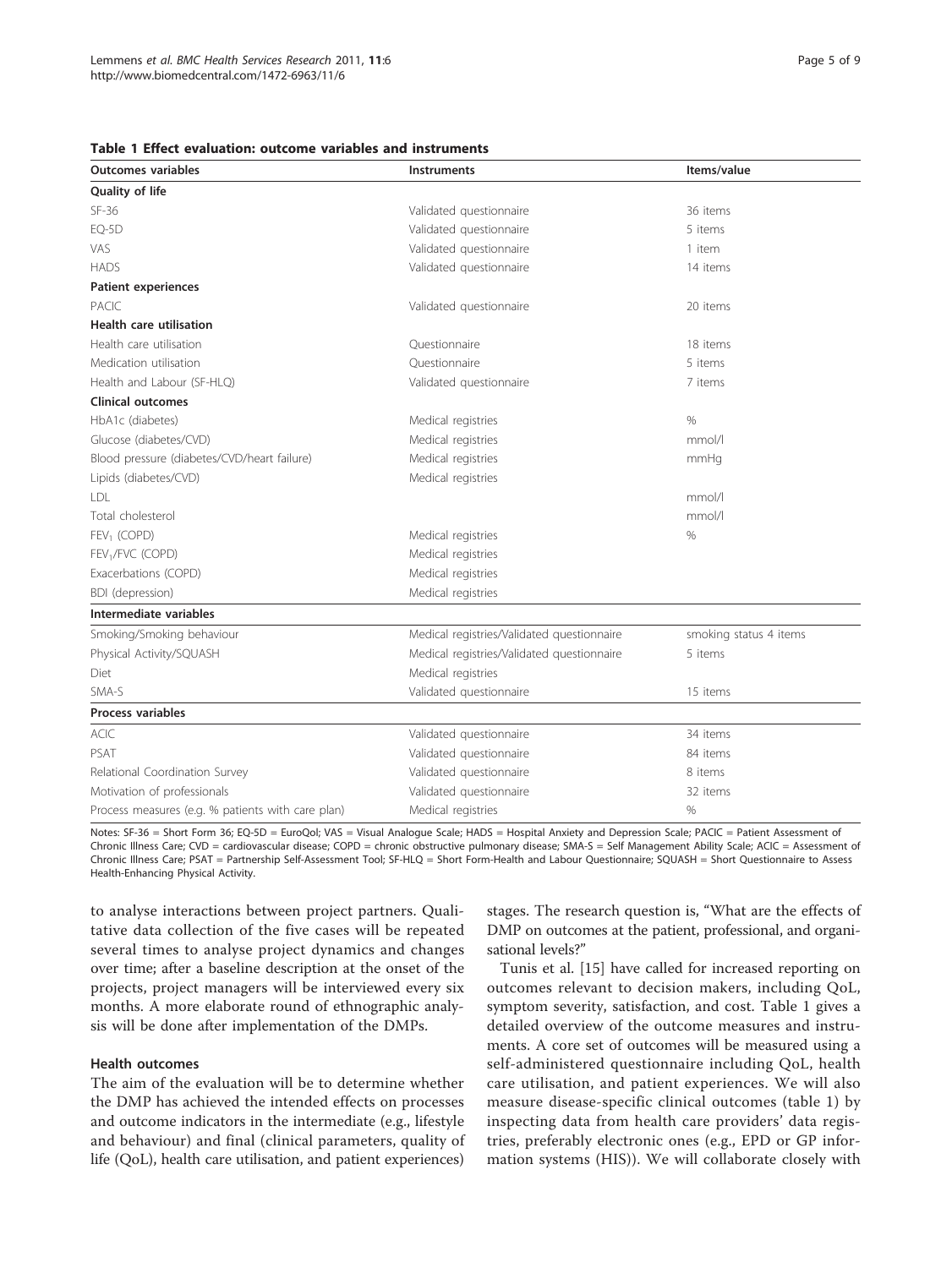DMP project leaders and local data managers in collecting data.

#### Economic evaluation

Cost-effectiveness of DMPs is an important component of evaluation in lieu of tight health care budgets and high costs of chronic care. The research question is "What are the total costs, including those of development, implementation, and health care utilisation, associated with the interventions; how are they financed and reimbursed; and how do they relate to the effects of the interventions?" Each DMP will be subjected to a full economic evaluation conducted from societal and health care perspective using the same methodological framework across DMPs.

Costs associated with the development and implementation of interventions are collected using a standardised (Excel) format that incorporates costs of health care professionals, support staff and management, as well as costs of ICT, training, information and communication, material, travel, overhead, and so on. These data are provided by each DMP project leader and finalised by the HTA-researcher during site visits to each project. Patient health care utilisation will be collected through an adapted version of a standardised questionnaire that concerns contact with care providers, hospital admissions, distance travelled, medication use, and work absenteeism. The last component enables us to estimate costs of productivity losses due to illness. In a limited number of DMPs (see Additional file [1:](#page-7-0) programmes no. 6, 7, 14, 21, and 22) with severely ill patients, we will measure the costs of informal care. The sum of the development and implementation costs plus the costs of health care utilisation are the total costs of a DMP.

#### Timing of measurements

Information will be collected at five moments over a period of two years: intervention baseline (T0) and each 6 months thereafter (T1-T4) until two years after the start of the DMP (figure [3\)](#page-6-0). At T0, the research team will collect data from patient records such as lung function, blood pressure, and lipid values for clinical outcome and process measurement. A sample of patients participating in the DMP will receive the first questionnaire from their general practitioners (GPs) to assess patient history, QoL, health care utilisation and patient behaviour. At T1 and T3, patients will receive a short questionnaire to assess health care utilisation only. At T2 and T4 (end), the team will once more collect data from patient records and GPs will again issue patients the questionnaire. Project leaders will provide information on the costs of development and implementation of the DMP at T0, T2, and T4. At the same time points the professional and staff questionnaires will be administered. At T0 and T4 qualitative interviews will be held with all project leaders. Ethnographic data will be collected throughout the implementation process.

#### Data analysis

We will explore the effects of DMPs by monitoring their implementation differences. Descriptive statistical analysis will be performed on patient demographics and other study variables, such as combinations of interventions or programme implementation. In order to evaluate the costs and effects of the disease management interventions on the primary outcomes at the patient, professional and organisational levels, we will compare changes in outcome measures at T2, T3, and T4 between DMPs and within programmes between intervention and controls. Primary outcomes in terms of functional status and QoL will be estimated after correction for potential confounders and differences in starting values between the treatment groups or projects. Changes in generic health outcome measures (SF-36, EQ-5D), number of disease episodes (flare-ups), and patient experiences will be comparable across projects with recognition to the fact that the episodes' nature and impact varies across diseases. The primary clinical outcomes (e.g., lung function, cholesterol level) as extracted from medical records are to some extent made comparable across projects by expressing them in number of patients with a 'minimal clinically important' improvement.

All data will be analysed according to intention-totreat principles in which data from all subjects are used regardless of the subjects' adherence to protocol. To account for missing costs and health outcomes due to incomplete projects and the uncertainty so introduced, we will perform sensitivity analyses using various imputation techniques.

The relation between a DMP's total costs and the estimated health outcome changes is expressed in costeffectiveness ratios. Examples are costs (1) per QALY, (2) per additional patient with a minimal clinically relevant improvement in QoL, (3) per additional patient with a clinically relevant improvement in the clinical outcome measure, and (4) per disease episode prevented. Uncertainty around cost-effectiveness will be dealt with by bootstrapping costs and health outcomes, plotting them on cost-effectiveness planes, and drawing cost-effectiveness acceptability curves.

A comprehensive investigation at the individual and organisational levels requires multi-level analyses, incorporating variables at different levels of aggregation to differentiate between compositional and contextual effects. Analysis of the outcomes at T1, T2, T3, and T4 will take the dependency of outcomes within patients into account. Multi-level models will be used to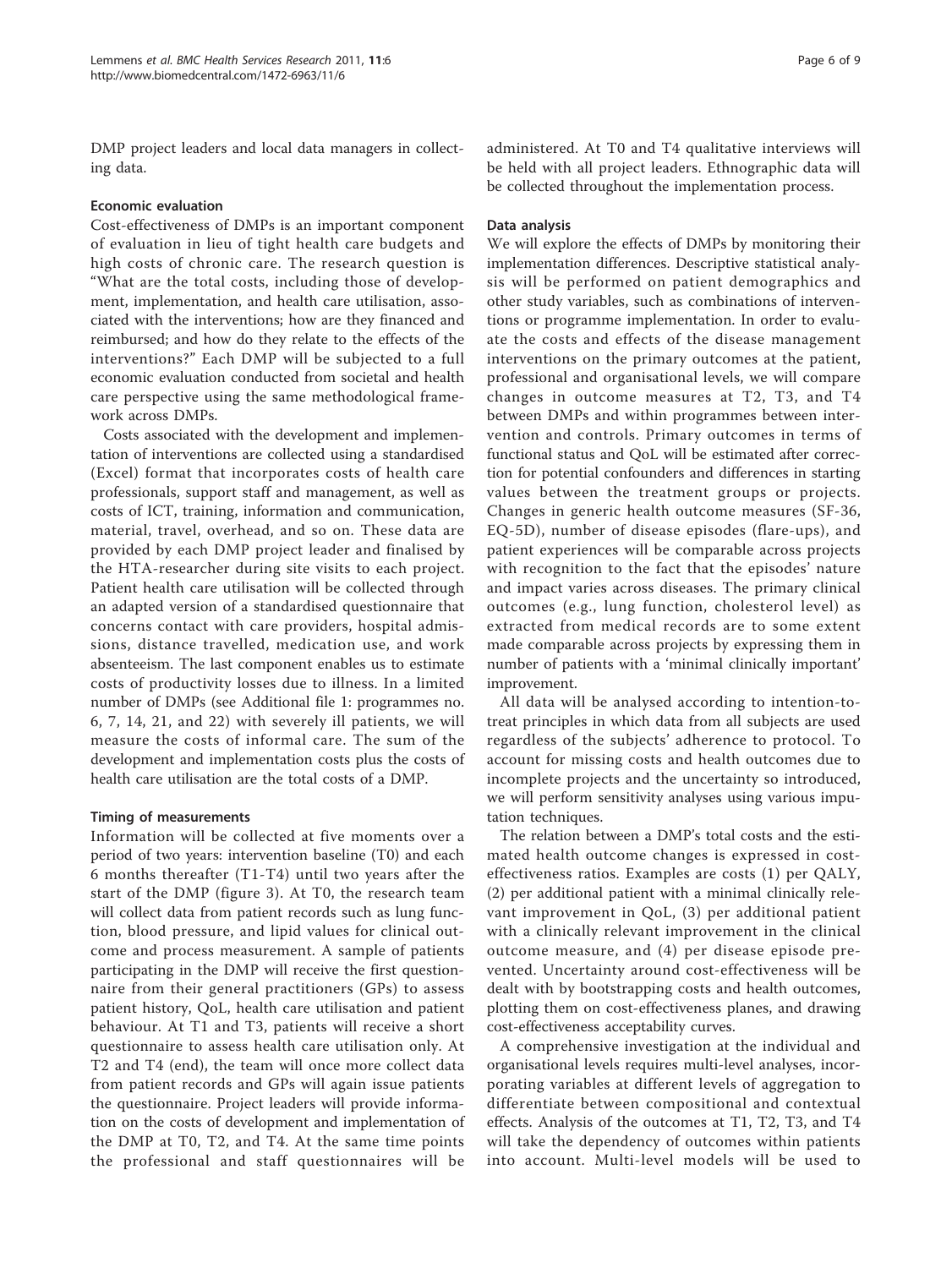<span id="page-6-0"></span>

|                                                                |    | <b>TIME FRAME</b> |    |    |    |  |
|----------------------------------------------------------------|----|-------------------|----|----|----|--|
|                                                                | TO | T <sub>1</sub>    | T2 | ΤЗ | T4 |  |
| <b>DATA</b>                                                    |    |                   |    |    |    |  |
| <b>Interviews</b>                                              |    |                   |    |    |    |  |
| Interview project leader                                       |    |                   |    |    |    |  |
|                                                                |    |                   |    |    |    |  |
| Ethnographic data collection                                   |    |                   |    |    |    |  |
| Interviews, observations                                       |    |                   |    |    |    |  |
| <b>Patient Questionnaire</b>                                   |    |                   |    |    |    |  |
| Patient characteristics, quality of life, patient experiences, |    |                   |    |    |    |  |
| health care utilisation, behaviour, self-efficacy              |    |                   |    |    |    |  |
| Patient characteristics, health care utilisation               |    |                   |    |    |    |  |
| <b>Medical registries</b>                                      |    |                   |    |    |    |  |
| Clinical outcomes                                              |    |                   |    |    |    |  |
|                                                                |    |                   |    |    |    |  |
| Process data                                                   |    |                   |    |    |    |  |
|                                                                |    |                   |    |    |    |  |
| Professional and staff questionnaire                           |    |                   |    |    |    |  |
| Professional and organisational characteristics, process       |    |                   |    |    |    |  |
| changes, coordination mechanisms, leadership, motivation       |    |                   |    |    |    |  |
| <b>Implementation costs</b>                                    |    |                   |    |    |    |  |
| Intervention, implementation, other direct costs               |    |                   |    |    |    |  |
|                                                                |    |                   |    |    |    |  |
| Figure 3 Timeframe of the study.                               |    |                   |    |    |    |  |

distinguish between project- and patient-level effects [[26\]](#page-8-0). The hierarchical structure of the data gives us the opportunity to test the effects of the interventions with respect to structural and process characteristics. Success and failure factors such as the culture of the participating organisations and relational coordination (e.g., communication patterns) are likely to relate to the effectiveness of specific interventions. Multi-level analyses will enable us to test such contextual effects across DMPs.

We will analyse the study's qualitative data - interview transcripts, project documents, and non-participant observation notes - with Atlas.ti. We will use open coding to be alert to issues emerging from the data and if necessary collect additional data to follow themes. Coding will be done by two researchers to increase reliability.

#### Integration of findings

Methodologically, the assessment of a DMP is the evaluation of a complex mixture of interventions at the patient, professional and organisational levels. Therefore, qualitative and quantitative methods are mixed throughout all phases of the project from the design stage through data collection and interpretation. This enables understandings of (1) the mechanisms through which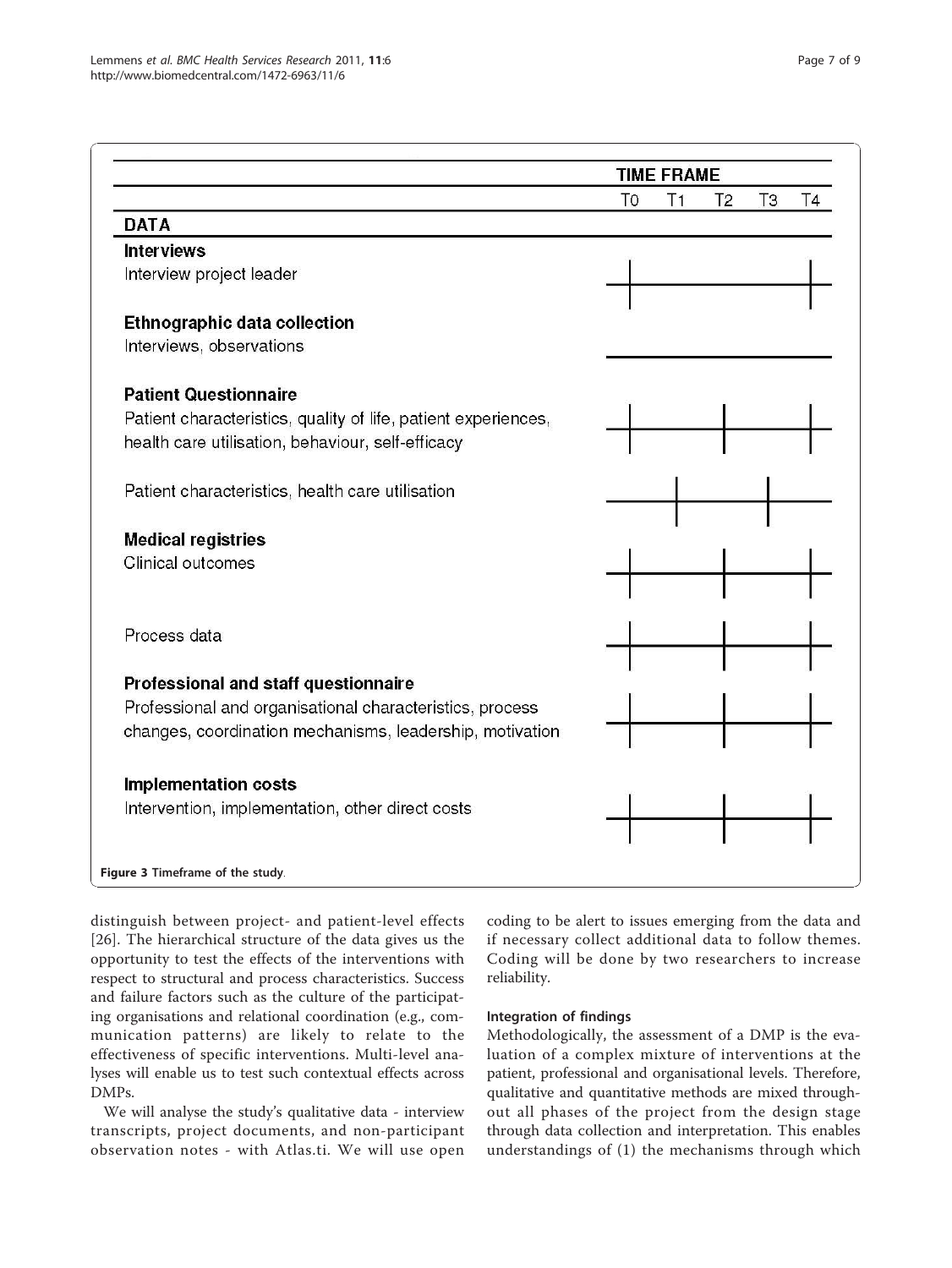<span id="page-7-0"></span>DMPs produce change, (2) the contextual conditions necessary to trigger such mechanisms, and (3) the effects of DMPs with respect to context and triggered mechanisms.

Intermediate results of the qualitative, quantitative, and economic analyses will be continually fed back within the research group to improve the 'mixed' character of the study, and enable recognition of emerging themes across research methods and a more finegrained analysis of data. This is especially relevant in the qualitative component of the project. The quantitative data will be revealed to the qualitative researcher to allow him or her to tailor the interviews and observations accordingly. Although each researcher has responsibility for a particular part of the study, regular team interaction will ensure optimal integration of the results of the different study parts.

### Discussion

The introduction of complex, multi-component interventions is sensitive to an array of influences such as details of implementation and context [[11,12\]](#page-8-0) and as such calls for embracing a wide range of scientific methodologies. Although traditional (quasi-)experimental methods are important to identifying whether improvement interventions have changed care outcomes, they reveal little about the underlying mechanisms of effectiveness. And, although descriptive studies provide appropriate understanding of mechanisms and context of change, they lack rigor in terms of understanding effectiveness of the intervention. This article thus presents a methodological approach that combines qualitative and quantitative (mixed) research methods, enabling a thorough and comprehensive evaluation of complex programmes.

While improvement of quality of care and cost-effectiveness has been documented in the Netherlands [[27](#page-8-0)-[29](#page-8-0)], the results vary widely across health care settings, diseases, and target groups. In addition, systematic reviews pooling evidence from different chronic diseases [[8,9,30](#page-8-0)] or a single chronic condition (e.g., heart failure, depression, diabetes, COPD [\[31-33\]](#page-8-0), [[10](#page-8-0)]) suggest that DMPs are, to some extent, effective. Indeed, the assertion that DMPs do not work or that results are inconsistent and more research is needed is typical of ill-fitting research methods. Interpretation is hampered by differences in the external context of care providers, cultural aspects, implementation problems, and availability of resources [[7](#page-8-0)]. The strength of this study's evaluation plan is its diversity of tools and perspectives. Moreover, the application of a theoretical model improves the design and evaluation of DMPs [[5\]](#page-8-0). Process, intermediate, and final outcome indicators were selected on theoretical grounds. A priori, we expect to find greater

changes in the process and intermediate outcomes because they are direct DMP targets. Given the current knowledge on the link between these outcomes and the health outcomes, it is likely that the latter will improve too. It may, however, take longer than two years of evaluation before the full effects become visible. Extrapolating results to longer time periods using decision analytic cost-effectiveness models is an option, provided there is sufficient information on the association between intermediate and final outcomes.

Some study limitations can be described in advance. First, given that the nature of DMPs is 'practical' and the level of control is likely to be lower than randomised controlled trials, we anticipate a higher proportion of missing observations. But the fact that the DMPs are financially supported to participate and provide data may mitigate missing values in data collection. Second, this study will evaluate 22 DMPs, which will generate variation between programmes. General measures given to each site will yield a solid evidence base and, in combination with other data sources such as qualitative descriptions, will lead to knowledge of DMPs' effectiveness. Moreover, variation can be seen as strength, and can be used as an important source of information. Data collection from multiple settings, diverse patient groups, and alternative programme versions, and employment of multiple measures will result in rich data relevant to patients, clinicians, and policymakers [\[7\]](#page-8-0).

In our study a wide range of scientific methodologies is embraced to evaluate DMPs and obtain information on both mechanisms and contexts that will be valuable for decision making on local and national levels. Therefore, this study will lead to a better understanding of the mechanisms of DMPs and add to the knowledge on the feasibility and cost-effectiveness of DMPs in improving health care. Finally, the study will better highlight the factors that determine the success and failure of DMPs.

# Additional material

[Additional file 1: A](http://www.biomedcentral.com/content/supplementary/1472-6963-11-6-S1.DOCX)ppendix. 22 disease management programmes.

#### Acknowledgements

The study is funded by ZonMw, the Netherlands Organisation for Health Research and Development, a national organisation that promotes quality and innovation in the field of health research and health care, initiating and fostering new developments (ZonMw project number 300030201). We thank the members of the research group (Apostolos Tsiachristas, Renske van der Gaag, Bethany Walters-Hipple, and Samantha Adams) for their comments and discussion.

#### Authors' contributions

KL, MR, RH, RB and AN participated in the study design. KL and AN were involved in all aspects of the study. JC described the 22 participating DMPs. All authors contributed to the manuscript and have read and approved its final version.